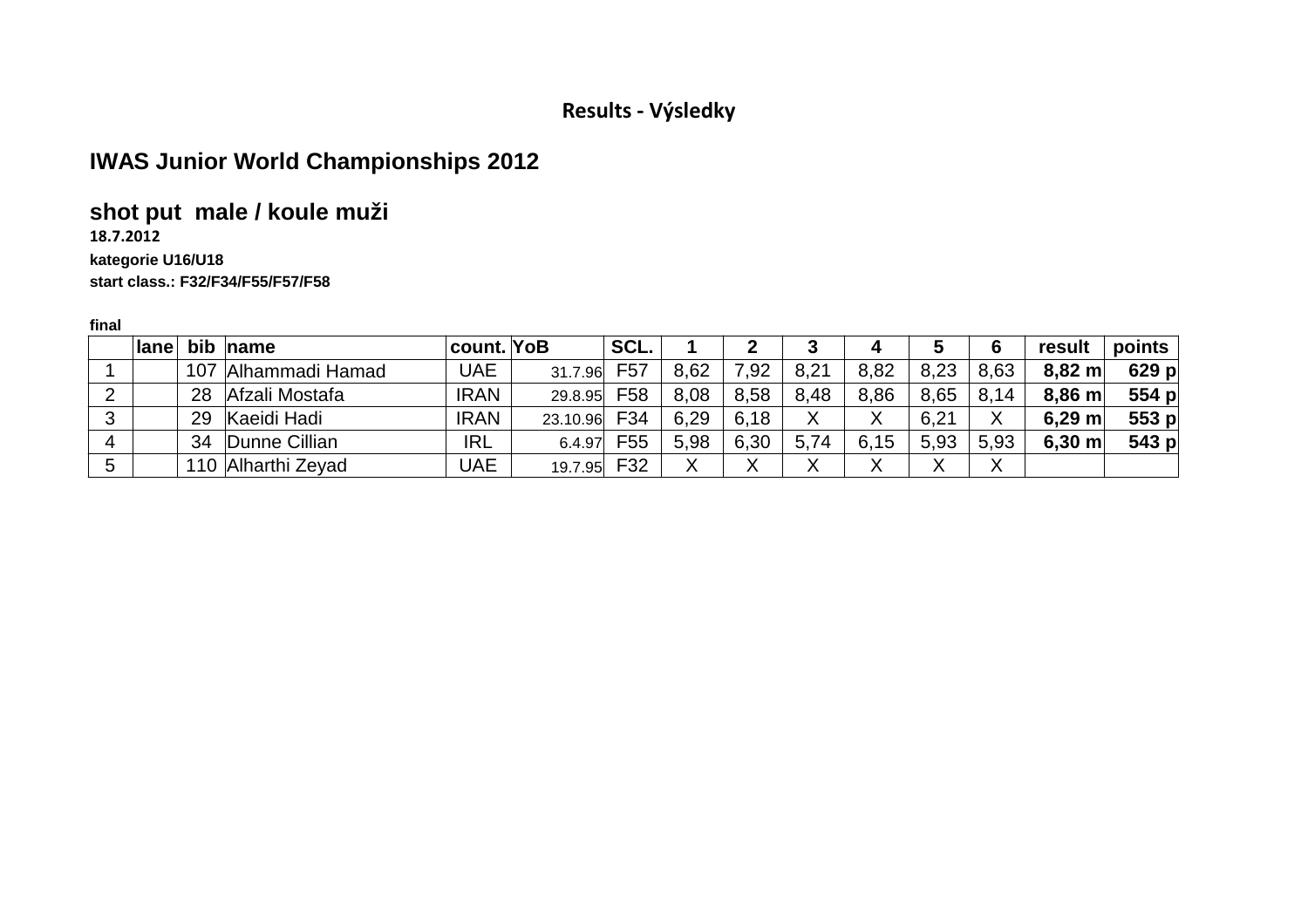# **IWAS Junior World Championships 2012**

# **Javelin female / Oštěp ženy**

**18.7.2012**

**kategorie U18**

**start class.: F34**

|   | Iane | bib | name              | count. YoB  |            | SCL. |      |      |       |      |        |      | result             | points |
|---|------|-----|-------------------|-------------|------------|------|------|------|-------|------|--------|------|--------------------|--------|
|   |      | 90  | Doronina Veronika | <b>RUS</b>  | 14.12.1995 | F34  |      |      | 14,87 |      | 15,43  |      | $15,43 \; m$       | 889 p  |
|   |      | 24  | Soltani Maryam    | <b>IRAN</b> | 12.4.1995  | F34  | 9,45 | 9,93 |       |      | v<br>Λ | 9,28 | 9.93 m             | 572 p  |
| ◠ |      | 22  | Kermani Faezeh    | <b>IRAN</b> | 19.5.1996  | F34  | 9,16 | 9,28 | 9,61  | 9,38 | 9,10   |      | $9,61 \; \text{m}$ | 553 p  |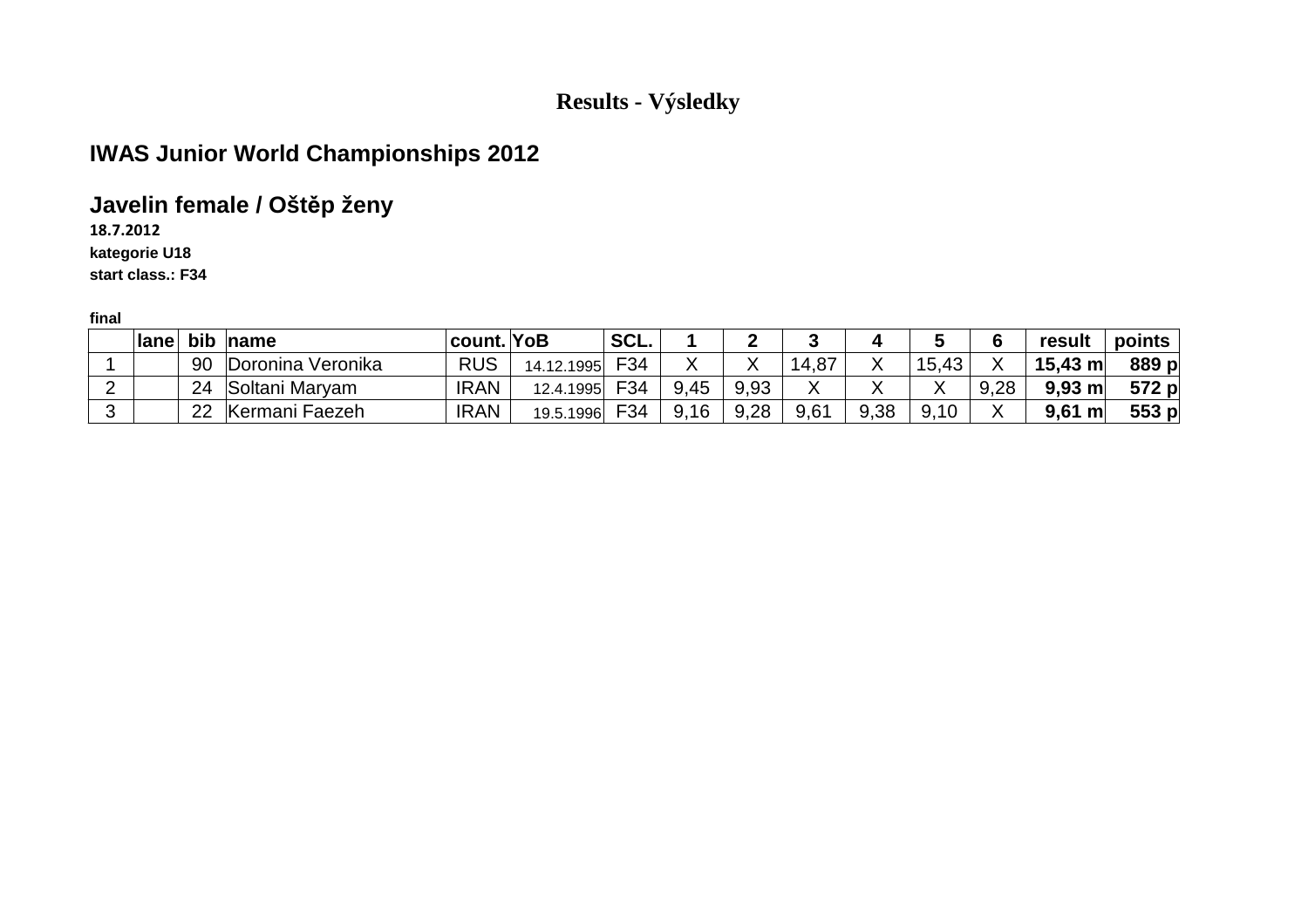# **IWAS Junior World Championships 2012**

## **Discus male / Disk muži**

**18.7.2012**

#### **kategorie U18/U20/U23**

**start class.: F40**

|   |  | Iane bib name       | count. YoB |                                              | SCL. |              |       |                                                                 | 4             | 5            | 6            | result $ $ points $ $         |         |
|---|--|---------------------|------------|----------------------------------------------|------|--------------|-------|-----------------------------------------------------------------|---------------|--------------|--------------|-------------------------------|---------|
|   |  | 86 Nesterov Oleg    | <b>RUS</b> | 12.11.92 F40   20,14   21,41   23,85   24,04 |      |              |       |                                                                 |               | $\mathbf{x}$ |              | $ 25,51 $ 25,51 m             | 631 p   |
|   |  | 56 Kappel Nico      | <b>GER</b> | 01.03.1995 $\mid$ F40 $\mid$                 |      | $\mathsf{X}$ | 21,99 | $\mathsf{X}$                                                    |               |              |              | 22,65 $ 13,18 20,27 $ 22,65 m | 560 p   |
|   |  | 51 Buttmann Philipp | <b>GER</b> | 29.03.1994 $F40$   15,16                     |      |              | X     |                                                                 | 19,90   18,40 | 20,22        | $\mathsf{X}$ | $\vert$ 20,22 m $\vert$       | 500 $p$ |
| 4 |  | 32 Hannon Sean      | <b>IRL</b> |                                              |      |              |       | 7.9.95 $\mid$ F40 $\mid$ 13,19 $\mid$ 12,75 $\mid$ 12,63 $\mid$ | $\mathsf{X}$  | X            |              | $ 12,93 $ 13,19 m $ $         | 326 p   |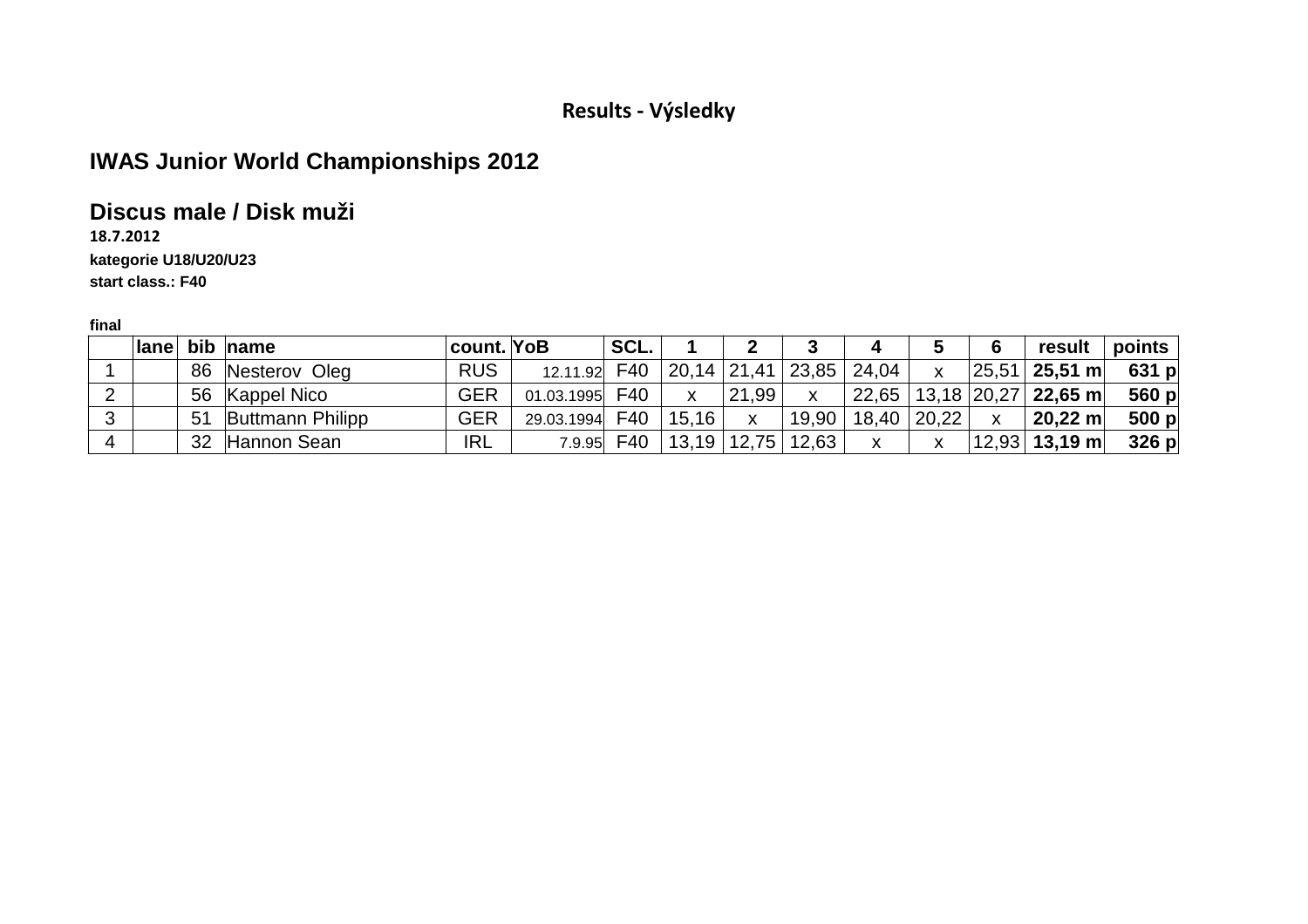# **IWAS Junior World Championships 2012**

## **Discus male / Disk muži**

#### **18.7.2012kategorie U18/U20/U23**

**start class.: F42/F46**

|                         |    | <b>Iane bib name</b>         | count. YoB  |         | ˈSCL. |               |       |                          |       | 5     |   | result            | points |
|-------------------------|----|------------------------------|-------------|---------|-------|---------------|-------|--------------------------|-------|-------|---|-------------------|--------|
|                         | 19 | Beiranvand Afshin            | <b>IRAN</b> | 21.3.93 | F46   | $36,38$ 35,34 |       |                          |       | 34,52 | x | $36,38 \text{ m}$ | 766 p  |
|                         | 30 | Hashem Zadeh Shadyari N IRAN |             | 3.4.94  | F46.  |               | v     | 30,67                    | 30,26 | 35,03 |   | $35,03 \text{ m}$ | 738 p  |
| $\overline{\mathbf{3}}$ | 20 | Shokri Salari Kamran         | <b>IRAN</b> | 21.9.91 | F42   | 27,20         | 30,89 | $\overline{\phantom{0}}$ |       |       | - | $30,89$ m         | 692 p  |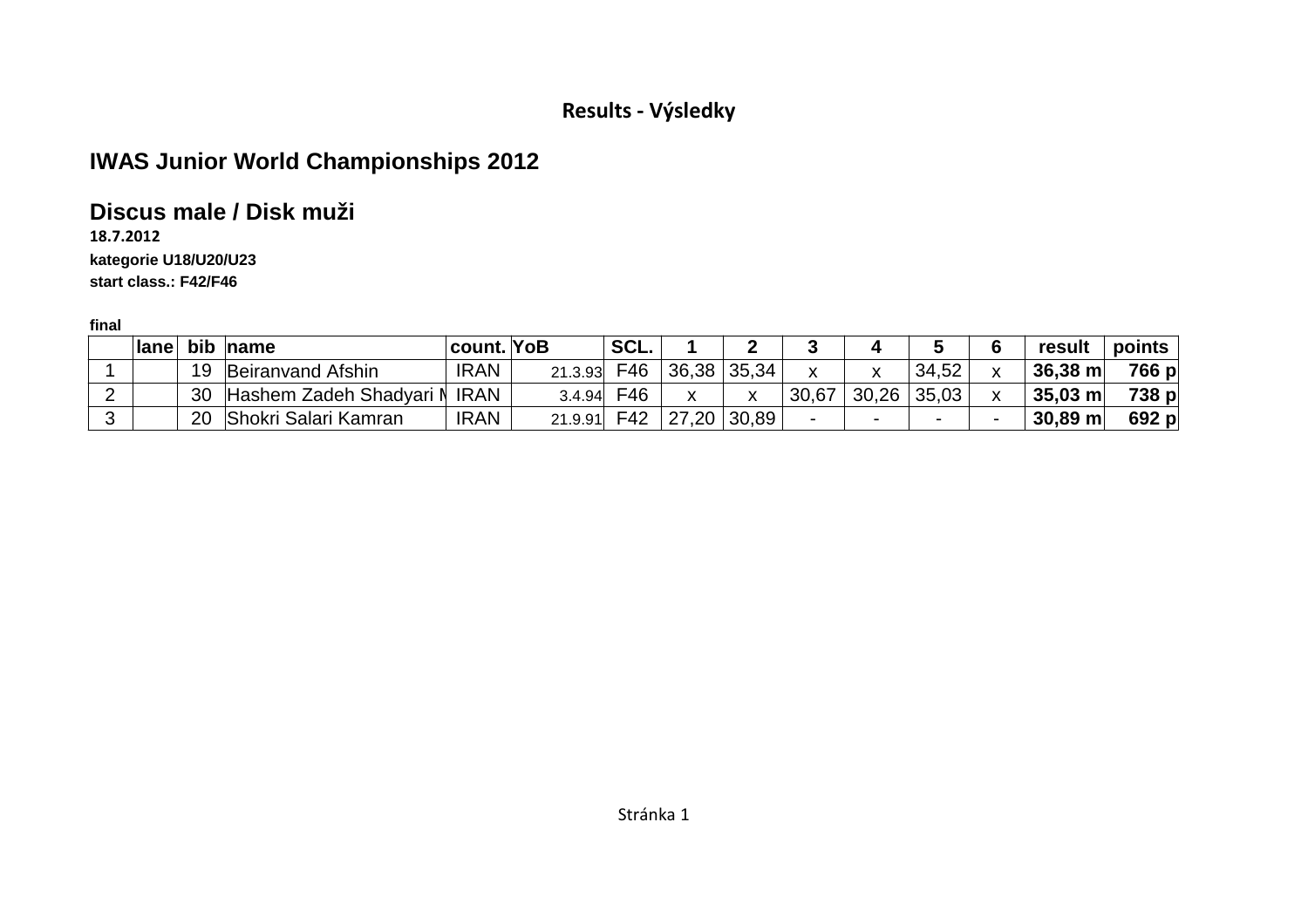# **IWAS Junior World Championships 2012**

# **800 m female / 800 m ženy**

**18.7.2012**

#### **kategorie U16/20/23**

**start class.: T53/T54**

| final          |                |                        | Wind:      | 0          |                 |         |         |
|----------------|----------------|------------------------|------------|------------|-----------------|---------|---------|
|                | lane           | bib name               | count. YoB |            | SCL.            | result  | points  |
| 1              | 4              | 103 Schultis Lisa      | <b>SUI</b> | 4.1.1997   | T54             | 2:23,12 | 512 p   |
| $\overline{2}$ | 3              | 102 Mussinelli Licia   | <b>SUI</b> | 14.12.2000 | T54             | 2:33,36 | 411 $p$ |
| 3              | $\overline{2}$ | 101 Henseler Tanja     | <b>SUI</b> | 18.9.1997  | T <sub>53</sub> | 2:48,36 | 347 $p$ |
|                |                | 94 Konovalova Svetlana | <b>RUS</b> | 10.2.1990  | T <sub>54</sub> | 2:17,71 |         |
|                | 5              | 104 Mürset Nadine      | <b>SUI</b> | 3.2.1993   | T54             | 2:22,09 |         |
|                | 6              | 149 Vervoort Marieke   | <b>BEL</b> | 10.5.1979  | T54             | 2:29,64 |         |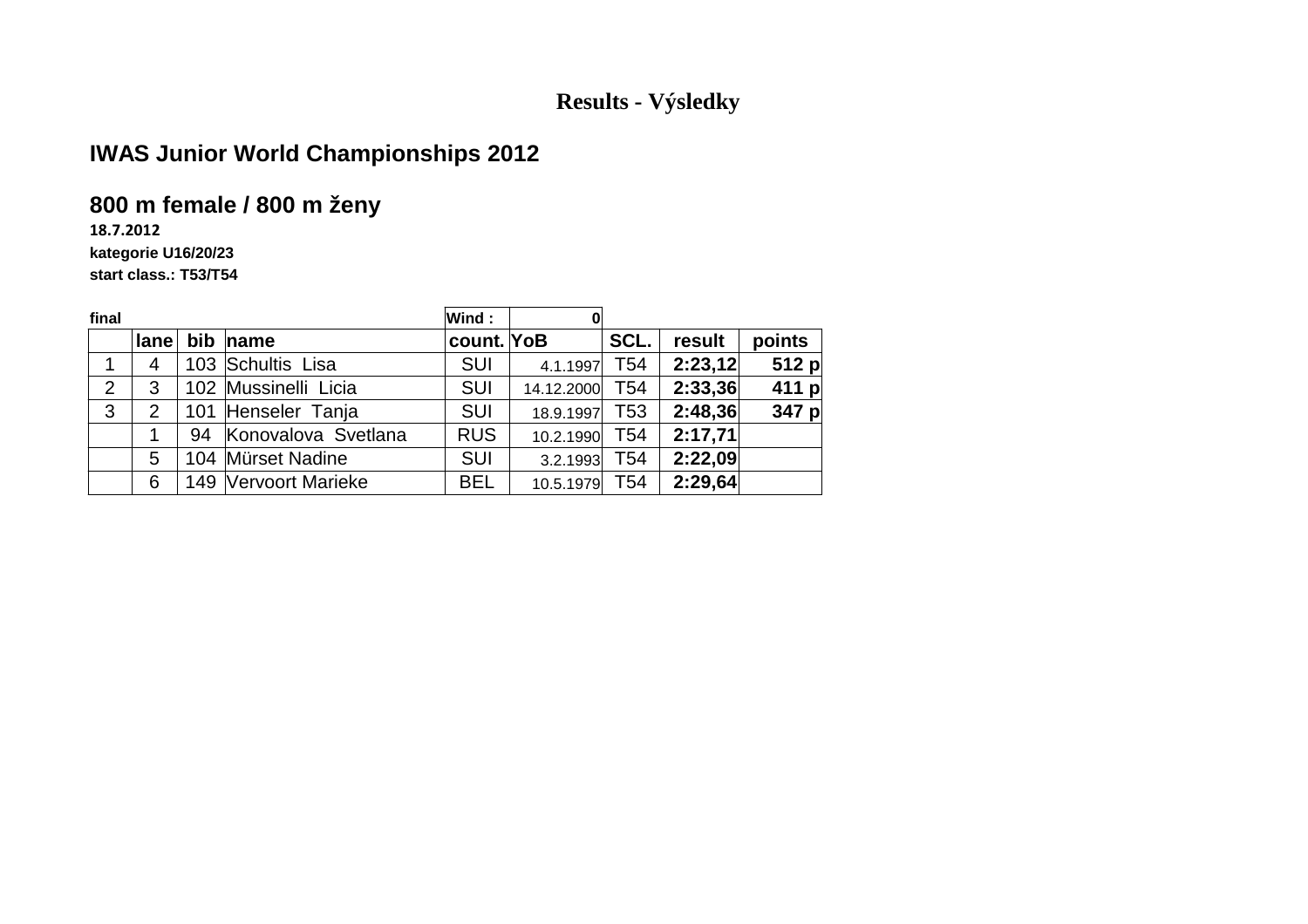# **IWAS Junior World Championships 2012**

# **Javelin female / Oštěp ženy**

**18.7.2012**

**kategorie U20/U23**

**start class.: F34/F56/F58**

|   | lane |    | bib name            | count. YoB |            | SCL. |       |       |       |       |       | 6                 | result            | $points \mid$ |
|---|------|----|---------------------|------------|------------|------|-------|-------|-------|-------|-------|-------------------|-------------------|---------------|
|   |      | 35 | Regan Lorraine      | <b>IRL</b> | 3.9.1990   | F56  | 14,45 | 13,38 | 13,12 | 12,45 | 13,90 |                   | $ 11,12 $ 14,45 m | $613$ p       |
|   |      |    | 113 Alhammadi Suaad | UAE        | 27.6.1990  | F34  | 6,25  | ,53   |       | 6,93  | Χ     | 5,81              | 7,53 ml           | $433$ p       |
| ົ |      | 37 | Kerrigan Sarah      | <b>IRL</b> | 5.9.1994   | F58  | 8,14  | 8,30  |       | 8,25  | 8,31  | $\checkmark$<br>∧ | $8,31 \; m$       | $281$ p       |
|   |      |    | 124 Habáňová Petra  | <b>CZE</b> | 17.10.1993 | F34  | 4,25  | 3,45  | 3,94  | 4,41  | 3,81  | 4,03              | $4,41 \; m$       | $254$ p       |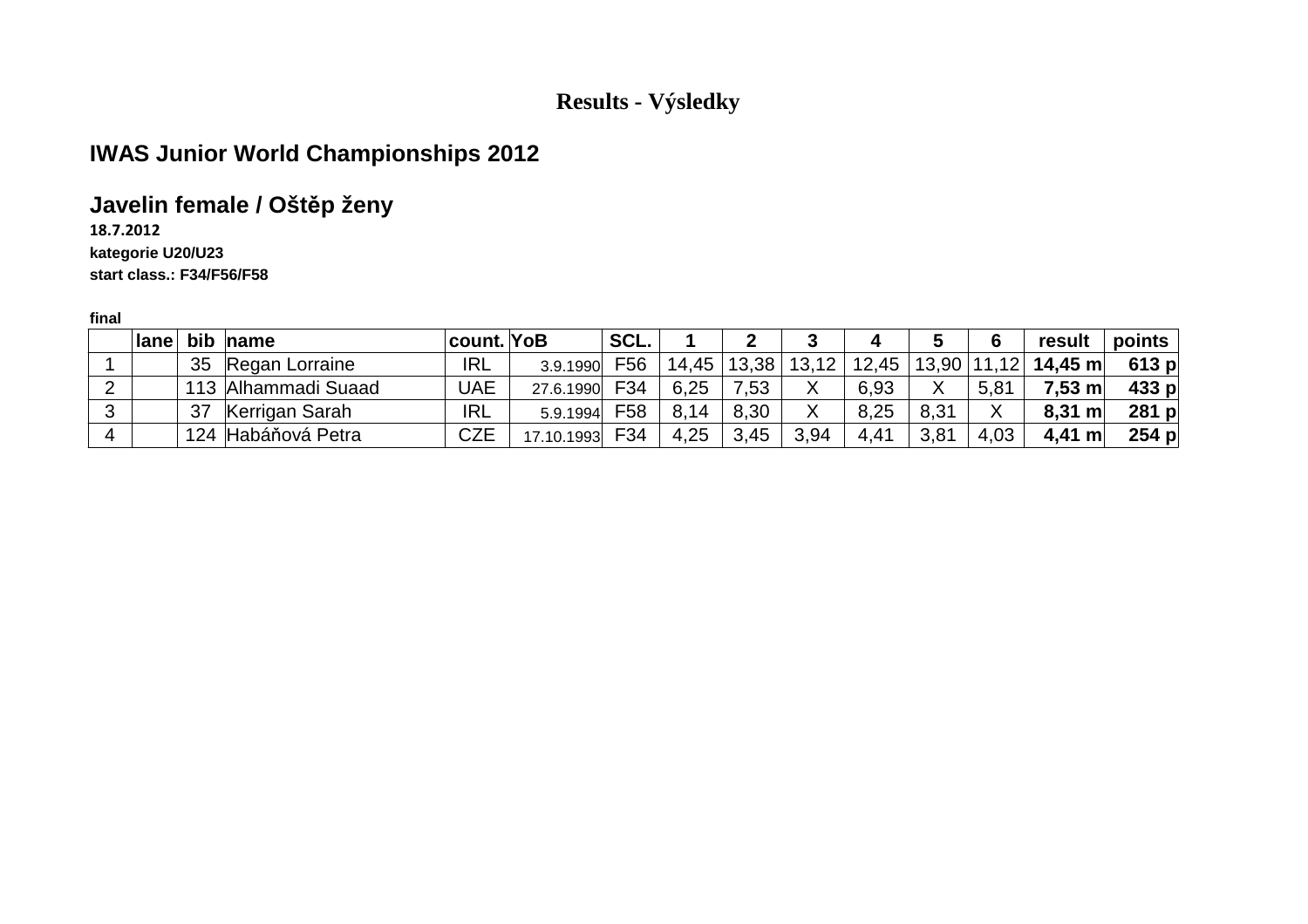# **IWAS Junior World Championships 2012**

#### **800 m male / 800 m muži**

**18.7.2012**

#### **kategorie U16/18**

**start class.: T53/T54**

| final          |                |    |                    | Wind:      |            |                 |         |         |
|----------------|----------------|----|--------------------|------------|------------|-----------------|---------|---------|
|                | lane           |    | bib name           | count. YoB |            | SCL.            | result  | points  |
|                |                | 58 | Scherer David      | <b>GER</b> | 21.01.1996 | T54             | 1:52,91 | 697 p   |
| $\overline{2}$ | 3              | 88 | Murygin Grigory    | <b>RUS</b> | 18.2.1995  | T54             | 1:53,72 | 685 p   |
| 3              | 5              |    | 122 Alshehhi Salem | <b>UAE</b> | 24.5.1998  | T54             | 2:01,48 | 577 p   |
| $\overline{4}$ | $\overline{4}$ |    | 105 Herzmann David | <b>SUI</b> | 13.9.1997  | T53             | 2:32,87 | 291 $p$ |
| 5              | 2              | 59 | Adam Moses         | <b>GER</b> | 25.3.1996  | T <sub>54</sub> | 2:29,93 | 278 p   |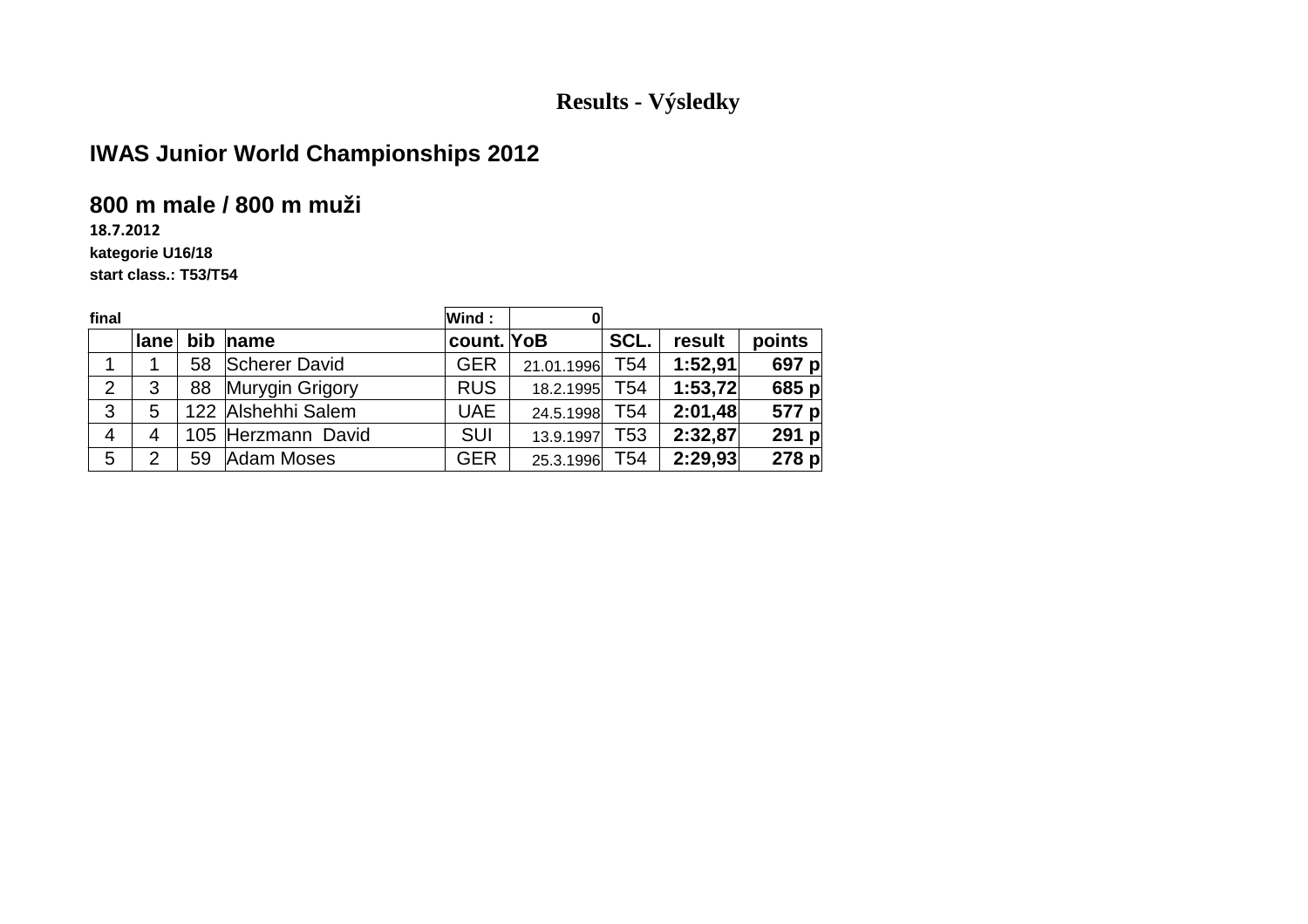# **IWAS Junior World Championships 2012**

## **shot put male / koule muži**

**18.7.2012**

#### **kategorie U20**

**start class.: F32/F33/F55/F56**

| <b>lane</b> |    | $bib$ name              | <b>count.</b> YoB |           | SCL. |       |       |       | 4     |      |               | result           | points     |  |
|-------------|----|-------------------------|-------------------|-----------|------|-------|-------|-------|-------|------|---------------|------------------|------------|--|
|             |    | 147 Kirjonen Aleksi     | FIN               | 29.5.1993 | F56  | 11,67 | 10,33 | 11,98 | 12,17 |      | 12,46   12,56 | 12,56 m          | 983 $p WR$ |  |
|             | 89 | <b>Khrupin Alexandr</b> | <b>RUS</b>        | 13.6.1994 | F33  | 8,67  | 8,48  | 8,82  | 9,15  | 9,24 | 8,51          | $9,24$ m         | 827 $p WR$ |  |
|             | 69 | Matuszynski Sebastian   | <b>POL</b>        | 15.6.1905 | F33  | Χ     | 4,31  | X     | 4,17  | 4.10 |               | $4,31 \text{ m}$ | 386 p      |  |
|             | 33 | Strappe Jamie           | <b>IRL</b>        | 28.8.1994 | F55  | 4,43  | Χ     | 4,37  |       |      | 4,30          | $4.43$ m         | 382 p      |  |
|             |    | Benýšek Radek           | <b>CZE</b>        | 30.4.1994 | F32  | 2,38  | 2,49  | 2.46  |       |      | ↗             | $2,49$ m         | $247$ p    |  |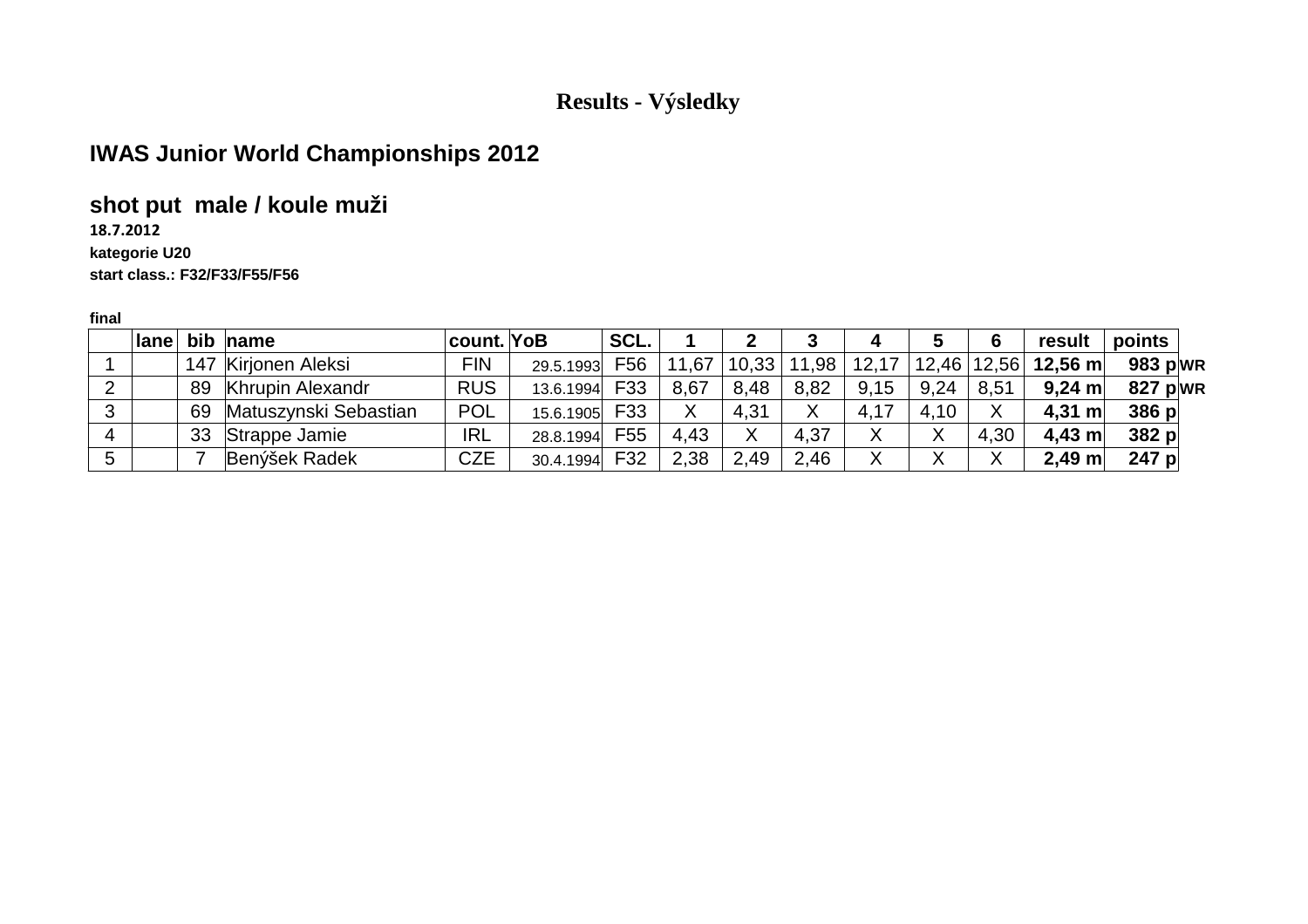# **IWAS Junior World Championships 2012**

#### **800 m male / 800 m muži**

**18.7.2012**

**kategorie U20**

**start class.: T54**

| final          |      |    |                        | Wind:      |           |      |         |         |
|----------------|------|----|------------------------|------------|-----------|------|---------|---------|
|                | lane |    | bib name               | count. YoB |           | SCL. | result  | points  |
|                | 4    |    | 118 Mohammad Fahad     | <b>UAE</b> | 22.4.1993 | T54  | 1:58,08 | $623$ p |
| $\overline{2}$ | 3    |    | 106 Willimann Lukas    | <b>SUI</b> | 16.9.1993 | T54  | 2:01,61 | 576 p   |
| 3              |      | 52 | Seestädt Timm          | <b>GER</b> | 18.8.1994 | T54  | 2:01,72 | 574 p   |
| 4              | 2    | 87 | Babchenko Evgeny       | <b>RUS</b> | 3.2.1994  | T54  | 2:02,24 | 567 p   |
| 5              | 5    |    | 120 Albalooshi Mahmood | <b>UAE</b> | 21.8.1994 | T54  | 2:07,97 | 497 p   |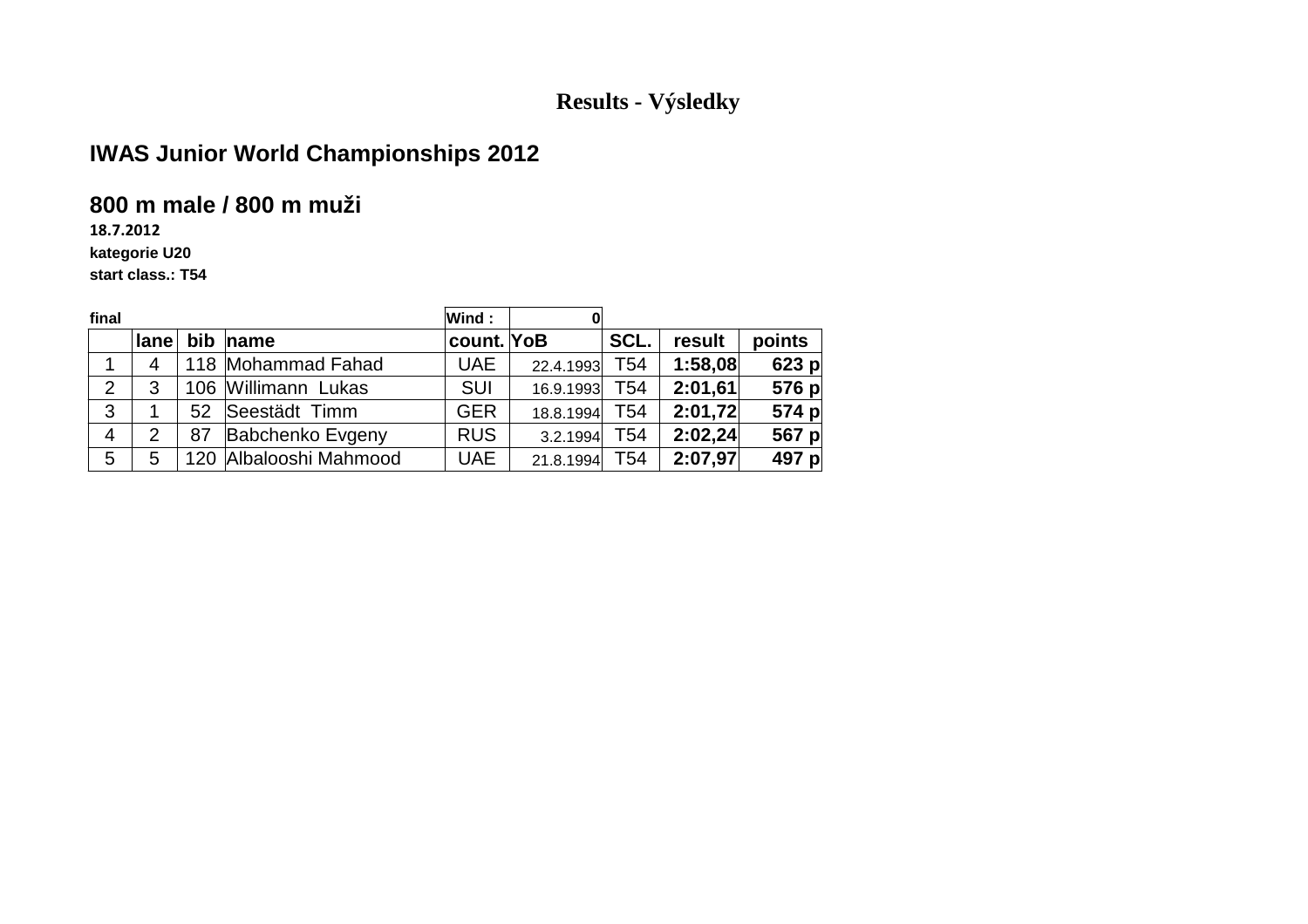# **IWAS Junior World Championships 2012**

## **Discus female / Disk ženy**

#### **18.7.2012 kategorie U16/U18/U20/U23start class.: F36/F37/F40/F46**

|   | $ $ lane |    | bib name              | count. YoB  |                     | SCL. |                 |              | 3                                             | 4            | 5            | 6 | result                                              | points  |
|---|----------|----|-----------------------|-------------|---------------------|------|-----------------|--------------|-----------------------------------------------|--------------|--------------|---|-----------------------------------------------------|---------|
|   |          | 62 | Kabiesz Daria         | <b>POL</b>  | 7.7.1992 F40        |      | $21,30$ $22,47$ |              | X                                             | X            | 22,20        | X | $22,47 \text{ m}$                                   | 777 pl  |
|   |          |    | 40 Jameson Heather    | <b>IRL</b>  | 20.5.1997           | F37  | 18,54           | $\mathsf{x}$ | 20,10                                         | 18,01        |              |   | 20,94   21,27   21,27 m                             | 657 p   |
| 3 |          |    | 36 Mc Closkey Yvonne  | <b>IRL</b>  | 7.8.1994 <b>F40</b> |      | X               | 13.35        | 13,99                                         | 10,68        | $\mathsf{x}$ |   | $12,10$ 13,99 m                                     | 483 p   |
| 4 |          |    | 111 Al Senani Sara    | <b>UAE</b>  | 11.6.1992           | F36  | 8,86            |              | $10,02$   10,10                               | $\mathsf{X}$ |              |   | $\vert$ 11,34 $\vert$ 11,05 $\vert$ 11,34 m $\vert$ | $463$ p |
| 5 |          | 21 | Hoda Yazdeli Mahsa    | <b>IRAN</b> | 15.8.1991           | F46  | 17,63           | $\mathsf{x}$ | 16,85                                         | 15,11        |              |   | $16,38$   18,74   <b>18,74 m</b>                    | 444 p   |
| 6 |          |    | 38 Fitzsimmons Hayley | <b>IRL</b>  | 20.12.1995 F40      |      |                 |              | $\mid$ 11,32 $\mid$ 11,55 $\mid$ 10,74 $\mid$ | 10,99        | 9,94         |   | $9,29$   11,55 m                                    | 399 p   |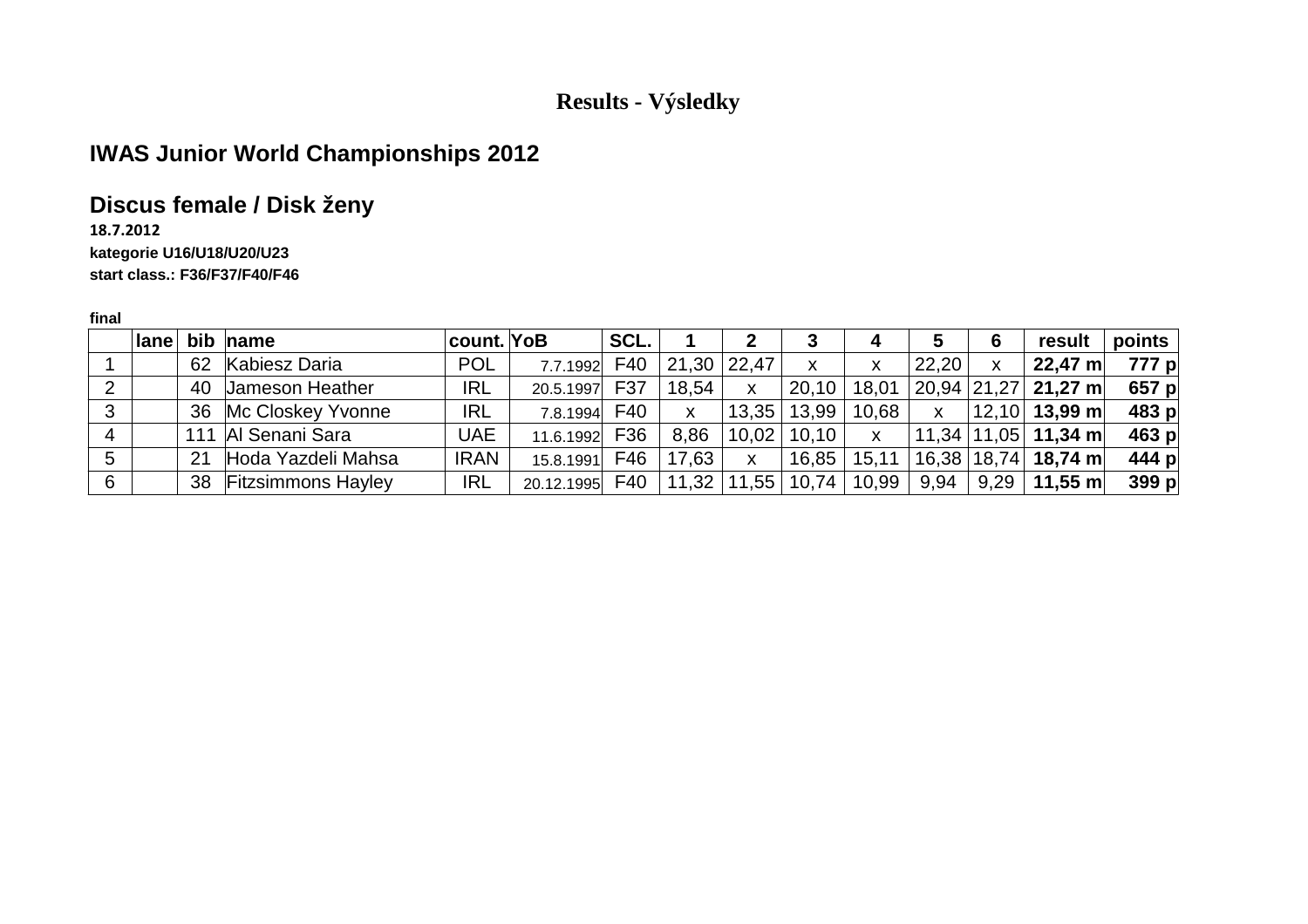# **IWAS Junior World Championships 2012**

#### **800 m male / 800 m muži**

**18.7.2012**

**kategorie U23**

**start class.: T53/T54**

| final |      |    |                      | Wind:      | 0          |                 |         |         |
|-------|------|----|----------------------|------------|------------|-----------------|---------|---------|
|       | lane |    | bib name             | count. YoB |            | SCL.            | result  | points  |
|       | 2    |    | 116 Aldhaheri Rashed | <b>UAE</b> | 19.8.1991  | T54             | 1:48,22 | 771 pl  |
| 2     |      | 45 | Vogel Korsan         | <b>GER</b> | 05.07.1992 | T <sub>53</sub> | 1:54,40 | 726 p   |
| 3     |      |    | 146 Manni Henry      | <b>FIN</b> | 18.6.1992  | T54             | 2:03,52 | 551 $p$ |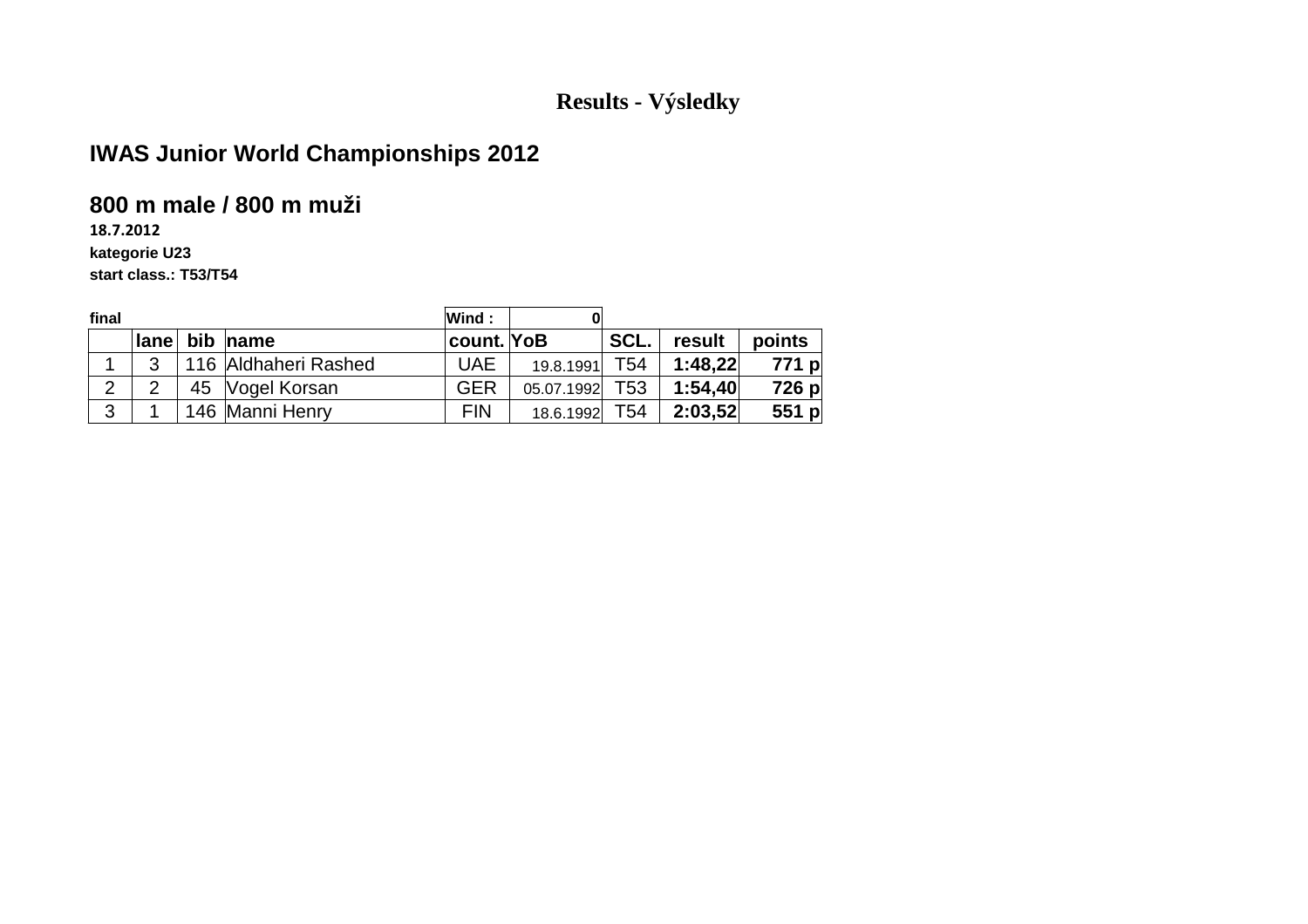# **IWAS Junior World Championships 2012**

#### **800 m male / 800 m muži**

**18.7.2012**

**kategorie U20/U23**

**start class.: T46**

| final          |      |     |                 | Wind:       |            |      |         |        |
|----------------|------|-----|-----------------|-------------|------------|------|---------|--------|
|                | lane |     | bib name        | count. YoB  |            | SCL. | result  | points |
|                | າ    | 78. | Kotlov Alexey   | <b>RUS</b>  | 17.8.1993  | T46  | 2:07.78 | 768 p  |
| $\overline{2}$ |      | 26  | Asadzadeh Sasan | <b>IRAN</b> | 21.9.1990  | T46  | 2:09,87 | 739 p  |
| 3              | ⌒    | 47  | Steggink Julian | <b>GER</b>  | 30.06.1991 | T46  | 2:20,56 | 607 p  |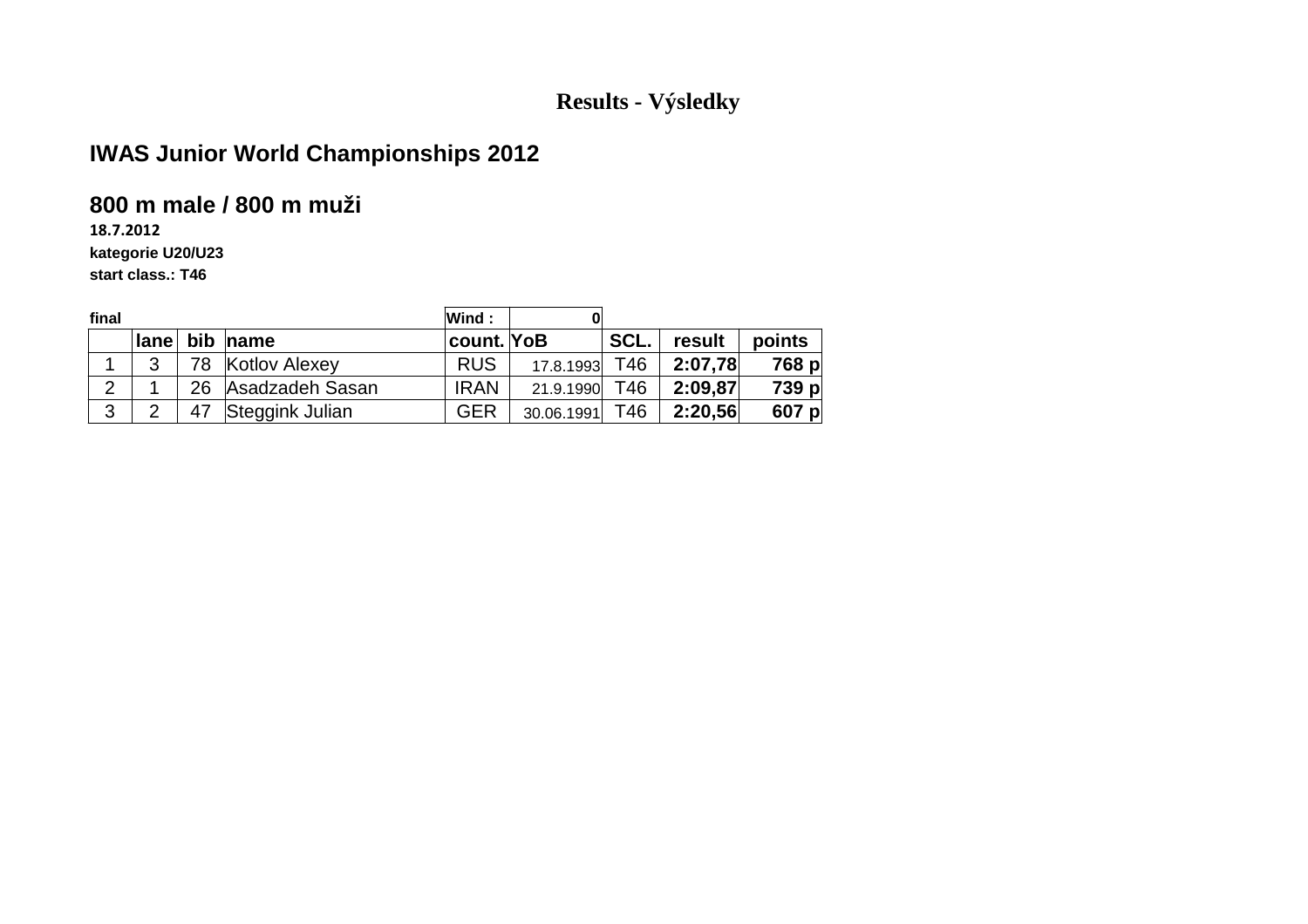# **IWAS Junior World Championships 2012**

## **long jump male / dálka muži**

**18.7.2012kategorie U20**

#### **start class.: F36/F37F38/F46**

|          | lane | bib | <b>name</b>     | count.     | YoB        | SCL. |      |          |      |        |      |          |      |                |      |          |      |          | result   | points |
|----------|------|-----|-----------------|------------|------------|------|------|----------|------|--------|------|----------|------|----------------|------|----------|------|----------|----------|--------|
|          |      | 72  | Budka Dawid     | <b>POL</b> | 15.6.1905  | F38  |      |          | 4.69 | $-0.6$ | 4,81 | /0,0     | 4,64 | $/ -0.5$       | 4,83 | $/+0.1$  | 4,80 | /-2.0    | $4.83$ m | 767 p  |
| <u>_</u> |      | 121 | Alblooshi Yahya | <b>UAE</b> | 26.4.1994  | F46  | 5.19 | /0,0     | 4,77 | /0,0   | 5,23 | $/ -0.9$ | 5,22 | $/-02$         |      |          |      |          | $5,23$ m | 719 p  |
| 3        |      |     | Bojilov Antoan  | <b>BUL</b> | 20.5.1994  | F46  | 4,86 | $/ -0.6$ | 4,84 | /0.0   | 4.77 | $/ +0.7$ | 4,83 | $/ +0.4$ 4.77. |      | $/ -0.2$ | 4.90 | /0,0     | $4.90$ m | 674 p  |
| 4        |      | 49  | Wiendl Uli      | <b>GER</b> | 14.01.1993 | F38  | 3,94 | $/-0,1$  | 4,04 | /0,0   | 4,07 | $/-0.1$  | 4,06 | $/ -1.6$       |      |          | 4,02 | $/ -1.6$ | $4,07$ m | 647 p  |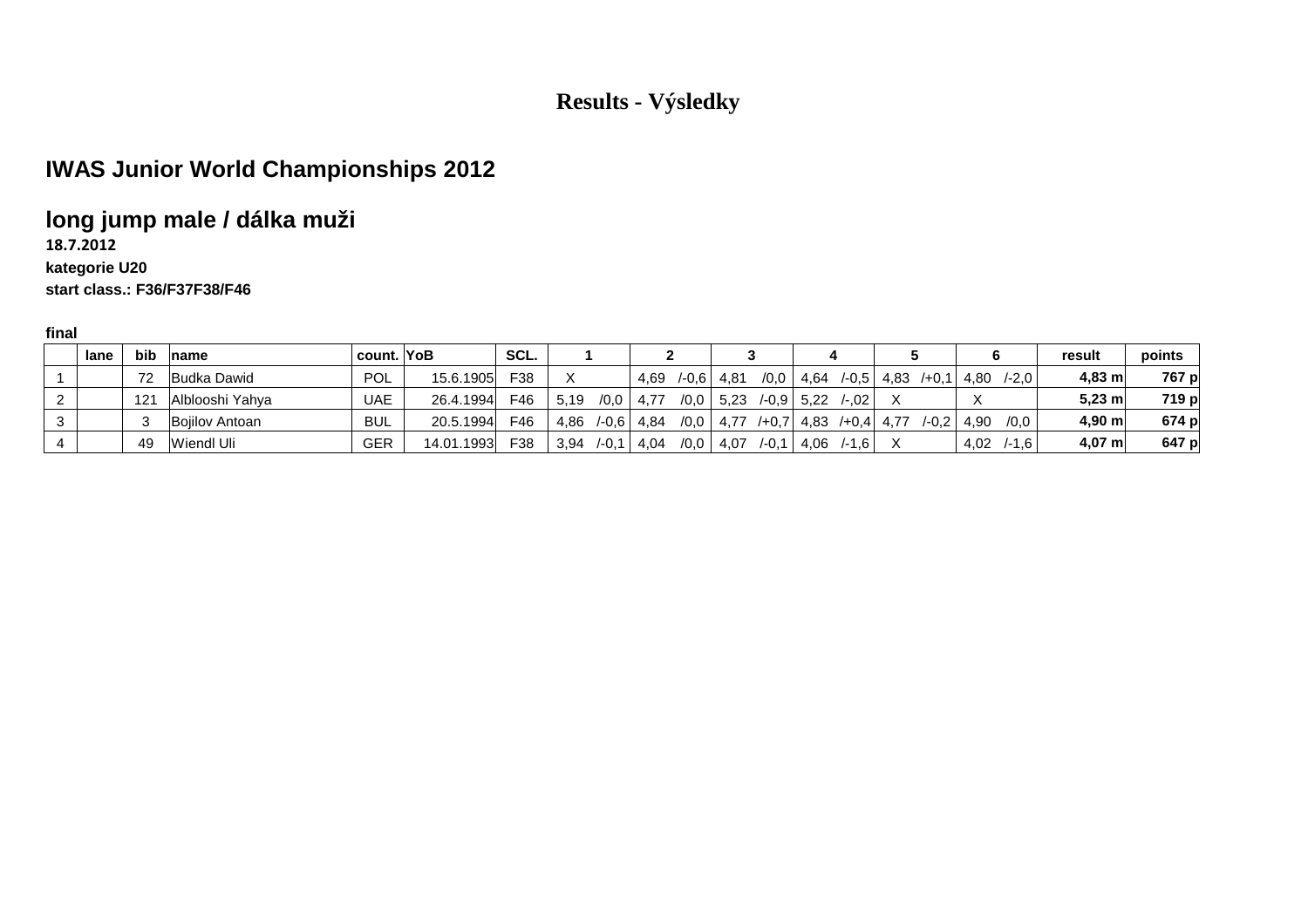# **IWAS Junior World Championships 2012**

## **club female / kuželka ženy**

**18.7.2012**

**kategorie U16/U18/U20/U23**

**start class.: F32**

| $-$ |  |
|-----|--|

|   | ∣lane⊺ | bib name             | count. YoB |           | SCL. |       |       |       | 4            | 5                         | 6    | result             | points |
|---|--------|----------------------|------------|-----------|------|-------|-------|-------|--------------|---------------------------|------|--------------------|--------|
|   |        | 114 Alktebi Noura    | <b>UAE</b> | 12.3.1992 | F32  | 11,39 | 12,57 | 13,18 | 13,57        | 11,38                     |      | $ 14,15 $ 14,15 m  | 721 p  |
| 2 |        | 98 Čelanská Barbora  | <b>CZE</b> | 24.4.1992 | F32  | 4,61  | 12,89 | 12,49 | 6,15         | 13,47                     | 7,22 | 13,47 $m$          | 686 p  |
| 3 |        | 112 Almarzoogi Asmaa | <b>UAE</b> | 26.2.1993 | F32  | 11,58 | 9,92  | 10,79 | $\mathsf{x}$ | X                         | X    | 11,58 m            | 590 p  |
| 4 |        | 109 Zenab Albreiki   | <b>UAE</b> | 6.12.1996 | F32  | X     | X     | 11,42 | 11,22        | $\boldsymbol{\mathsf{X}}$ | X    | 11,42 m            | 581 p  |
| 5 |        | 39 Kelly Kate        | <b>IRL</b> | 14.2.1996 | F32  | 10,56 | 11,00 | 7,83  | 7,36         | 9,25                      | 8,87 | 11,00 m            | 560 p  |
| 6 |        | 66 Slomka Katarzyna  | <b>POL</b> | 15.6.1905 | F32  | 5,83  | X     | 5,78  | X            | 6,59                      | 7,61 | $7,61 \, \text{m}$ | 387 p  |
|   |        | 125 Sekyrová Adéla   | <b>CZE</b> | 5.11.2001 | F32  | X     | 4,38  | X     | 3,48         | 4,08                      | 4,45 | $4,45 \; m$        | 226 p  |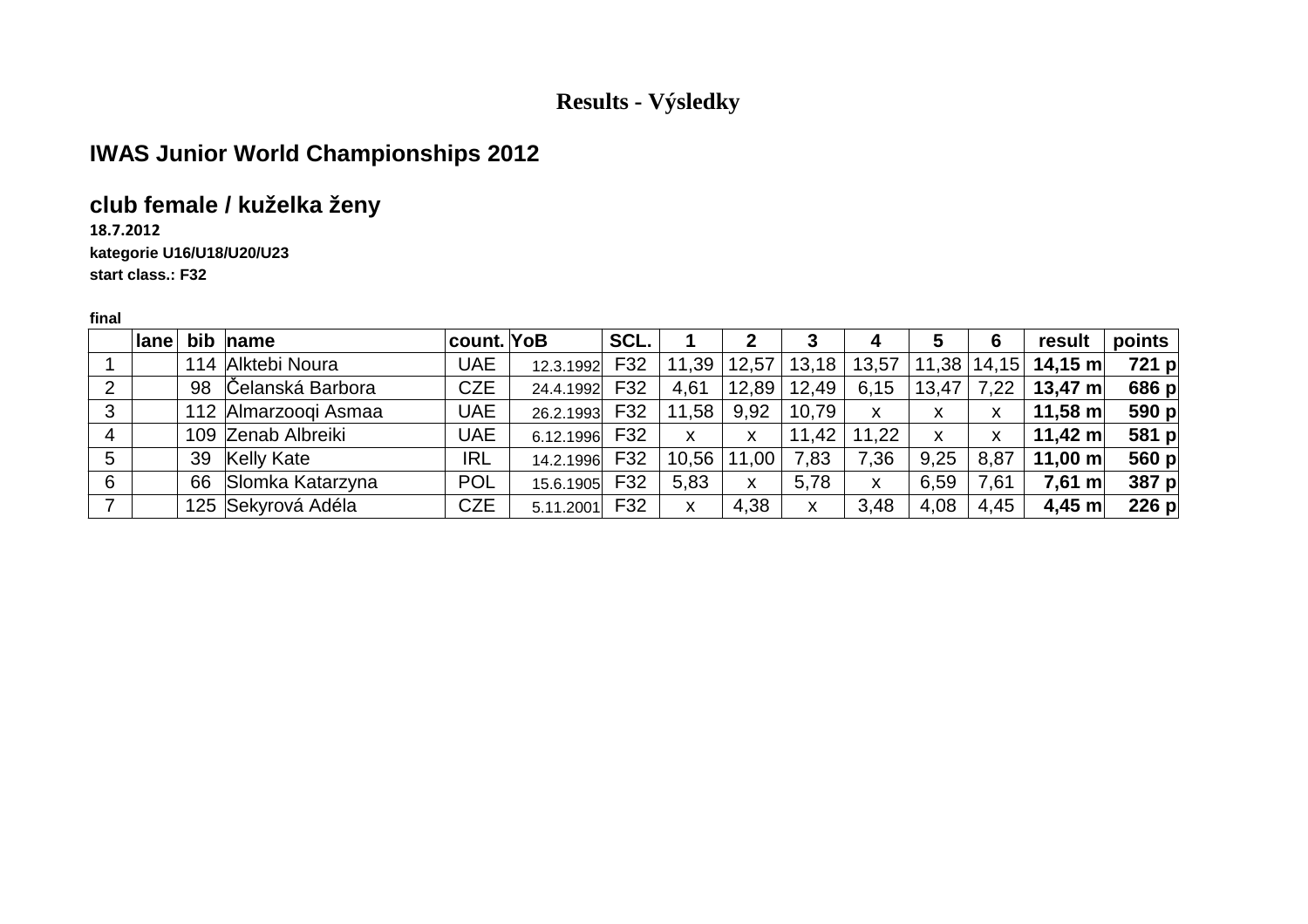# **IWAS Junior World Championships 2012**

## **shot put male / koule muži**

**18.7.2012**

#### **kategorie U18/U20**

**start class.: F35/F36/F37**

|   | lane |    | bib name              | count. YoB |            | SCL. |      |       |      | 4      |        |      | result             | points  |
|---|------|----|-----------------------|------------|------------|------|------|-------|------|--------|--------|------|--------------------|---------|
|   |      | 48 | Jobs Marvin           | <b>GER</b> | 02.05.1993 | F37  | 9,65 | 10,12 | 9,62 | 10, 19 | 9,61   |      | $10,19 \text{ m}$  | 667 p   |
|   |      |    | 123 Al Kaabi Mohammed | <b>UAE</b> | 9.2.1996   | F36  | 5,63 |       | 5,20 |        | v<br>Λ | 0.5  | $7,08 \, \text{m}$ | $522$ p |
| 3 |      | 9  | Kukla Martin          | <b>CZE</b> | 6.1.1993   | F37  | .49  |       | .62  | .66    | .63    |      | 7.71 m             | 504 p   |
| 4 |      |    | Al Nuaimi Waleed      | UAE        | 20.3.1995  | F35  |      | 6,66  | 6,57 | 6,67   | 6,69   | 6,29 | $6,69$ m           | 441 p   |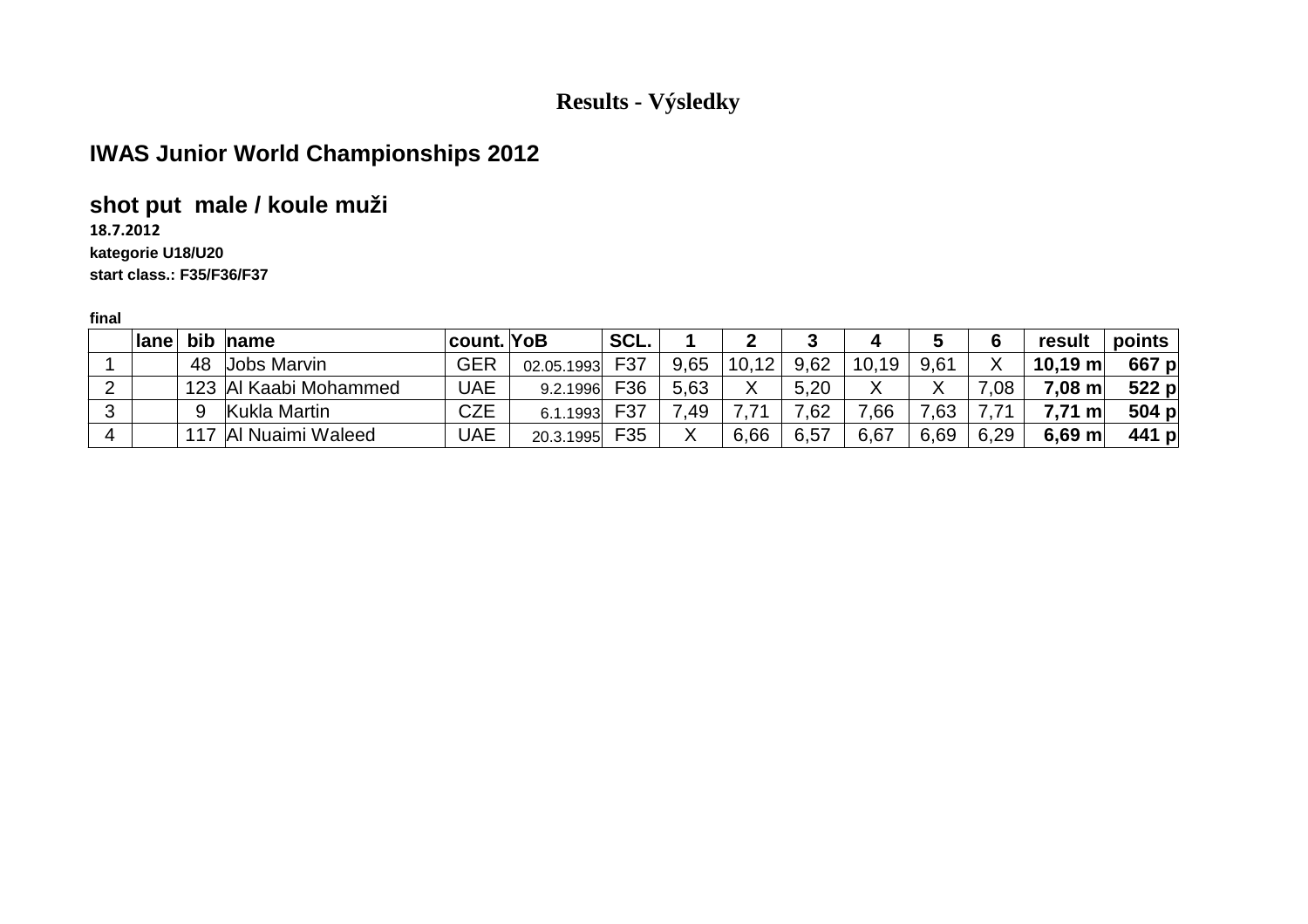# **IWAS Junior World Championships 2012**

## **shot put male / koule muži**

**18.7.2012**

#### **kategorie U23**

**start class.: F35/F37/F38**

|   | $ $ lane |    | bib name               | count. YoB  |            | SCL. |       |       |      | 4     | 5    | 6     | result             | points  |
|---|----------|----|------------------------|-------------|------------|------|-------|-------|------|-------|------|-------|--------------------|---------|
|   |          | 41 | Dundzys Donatas        | LIT         | 04.12.1991 | F37  | 12,21 | 12,13 |      | 11,07 | Χ    | 11,87 | 12,21 m            | 799 p   |
|   |          |    | 119 Ali Abbad          | UAE         | 16.5.1992  | F37  | 9,67  | 9.67  | 9,72 | X     | 9,59 | 9,74  | $9,74 \; \text{m}$ | 637 p   |
| 3 |          | 17 | Khasakhan Ghiyasi Amir | <b>IRAN</b> | 23.4.1991  | F35  | 8,78  | 9,04  | 9,03 | 9,20  | 8,47 | 8,92  | $9,20 \text{ m}$   | 607 p   |
| 4 |          | 70 | <b>Glab Michal</b>     | <b>POL</b>  | 25.10.1992 | F35  | Χ     | 8,85  | 8.38 | 8.58  | Χ    | 8,67  | $8,85$ m           | 584 p   |
| 5 |          | 16 | Hosseinzadeh Mehran    | <b>IRAN</b> | 23.9.1991  | F37  | 7,95  | 7.64  | 8,22 | Χ     | 7,87 | 7,38  | $8,22 \text{ m}$   | 538 p   |
| 6 |          | 4  | Genev Kristiyan        | <b>BUL</b>  | 26.9.1991  | F37  | 7,88  |       | 0.09 | 7,09  | 7,64 | 7,46  | $7,88 \text{ m}$   | $515$ p |